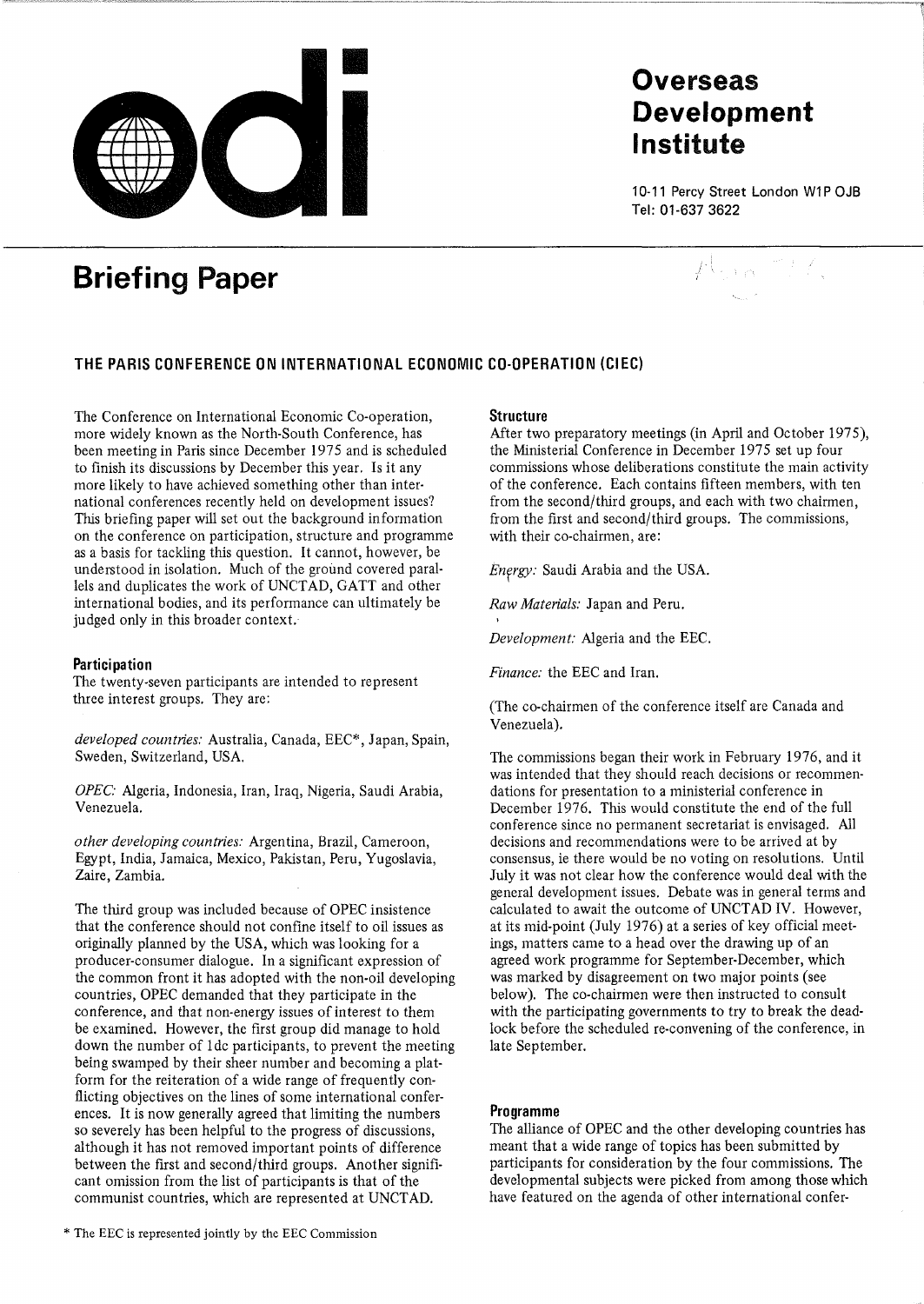ences — above all UNCTAD — and the commissions were enjoined, from the beginning, to keep in close touch with the work in these organisations. However, the emphasis has been different. Discussion on development has been very general, designed to energise these other fora rather than reach agreement in Paris.

Under the *energy* heading, participants have proposed studying means to promote security of supply of oil and oil products, co-operation in the long-term development of energy supply and in its rational use, and the protection of the purchasing power of energy export earnings (a joint proposal from Algeria, Saudi Arabia, Brazil, India, Iran, Venezuela and Zaire). The USA has proposed the establishment of an International Energy Institute to study the availability of energy resources, especially in developing countries not currently exporting oil.

For the *raw materials* commission, the following topics were suggested for study: 'the demand and supply conditions of raw materials in respect of the development needs of developing countries, including the revalorisation and protection of the purchasing power of developing countries' export earnings' (joint proposal by seven countries, referred to above); methods to attain stable and remunerative prices for raw materials and to stabilise ldcs' export earnings; a 'firm relationship' between the prices of raw materials exported by developing countries and those of the goods they import from developed countries; conditions appropriate for international commodity agreements, the forms of such, and the ways of sharing the financial burden involved; methods to enhance production capacity worldwide and the long-run supply of basic materials, and the means of promoting joint action to meet the capital, management and technology needs involved; and the establishment of an International Fund for Agricultural Development.

Under the *development* heading the participants proposed consideration of a wide range of issues to be discussed in general terms, overlapping with the work of other commissions. Specifically the joint statement referred to 'trade (access to markets for the products of developing countries); accelerated industrialisation; the transfer of technology; the development of agriculture; the development of infrastructure; the problems of the supply of food and fertiliser (with special attention to devising measures for ensuring adequate supplies of food and fertilisers at reasonable prices to developing countries); special and urgent attention to the question of the grave difficulties of the Most Seriously Affected; and the need to increase present assistance to meet their pressing requirements'.

The role of financial transfers in the development process was proposed for study in both this commission and the *financial* commission. In some ways the latter's field of study could be seen as supplementary to work under the three foregoing headings. Recommendations were made to examine the 'recycling' problem, the financial implications of international commodity arrangements and export earnings stabilisation schemes, and the financing requirements of investment projects, food imports, and higher agricultural production in developing countries. Several countries proposed study of ways to increase the flow of concessional funds to ldcs, and also to deal with the chronic payments deficits of many developing countries, including the rescheduling of debt.

#### The deadlock

All these were proposals for study, and when sufficiently broadly framed could be agreed to by all participants. However, there has been, from the outset of the conference, a significant difference between the view of the first group and that of the second/third group on the *raison d'etre* of the discussions. The former on the whole stressed the value of dialogue, as such, in stimulating co-operation on common problems and in defusing potential conflicts. The proposals put by this group tended therefore to be widely drawn and neutral, in the sense that they did not commit the sponsor. The second/third group, on the other hand, was increasingly concerned that concrete steps be taken on specific policies, and consequently that the conference commissions should focus on detailed recommendations. This concern appeared most clearly at the meetings of senior officials in July, which could be said to mark the watershed of the conference, and helps to explain the current deadlock. The failure to settle on a work programme for the remainder of the conference turns largely on the formulation of two items, relating to the maintenance of the purchasing power of developing countries' export earnings (ie indexation) and ways of dealing with their debt problems. The co-chairmen must now devise some formulation which does not prejudice the outcome of the conference (to satisfy, in particular, the USA), and yet is specific (to maintain the interest of OPEC and the developing countries in continuing the conference).

### **(**  Debt

'Of the major developmental issues being debated in the three non-energy commissions, commodities fall to be dealt with at a common fund conference and while the conditions and size of the OPEC contribution may be a critical factor in the future of the fund, CIEC is unlikely to be the main forum for negotiation. CIEC will, however, look at debt in more detail. It is moreover an issue directly related to the energy crisis in as much as the liquid petrodollar assets of the oil producers have served in substantial part as the deposit base for the expansion of commercial bank credit to the ldcs which rose from \$2 billion to \$10 billion from 1970-76. This helped them to survive the recession but it also imposed a heavy debt servicing problem.

At UNCTAD, the main ldc demand was for a general debt conference which could suspend or reschedule repayments of both commercial and official debt. A second demand was for immediate relief for the poorest ldcs. Neither point was conceded at UNCTAD nor has there been discernible support for UNCTAD's idea of a multilateral agency for refinancing external debt. The developed countries' line has been to avoid unilateral default which could trigger off a collapse of banking institutions: some major western banks now have 25% of their loans in ldcs. More specifically, their aim has been to isolate debt problems on a case by case basis, recognising the differing positions of the debtor countries: middle-income heavy borrowers like Brazil and Mexico which are not seeking rescheduling and are more concerned about maintaining their credit rating; cases of mismanagement (Zaire, Indonesia and Argentina); poor oil importers (India, Bangladesh, Tanzania); and temporary hard-luck cases resulting from harvest failures or a commodity price slump. The industrialised countries have also stated their policy of treating debt relief as an alternative, not as a supplement, to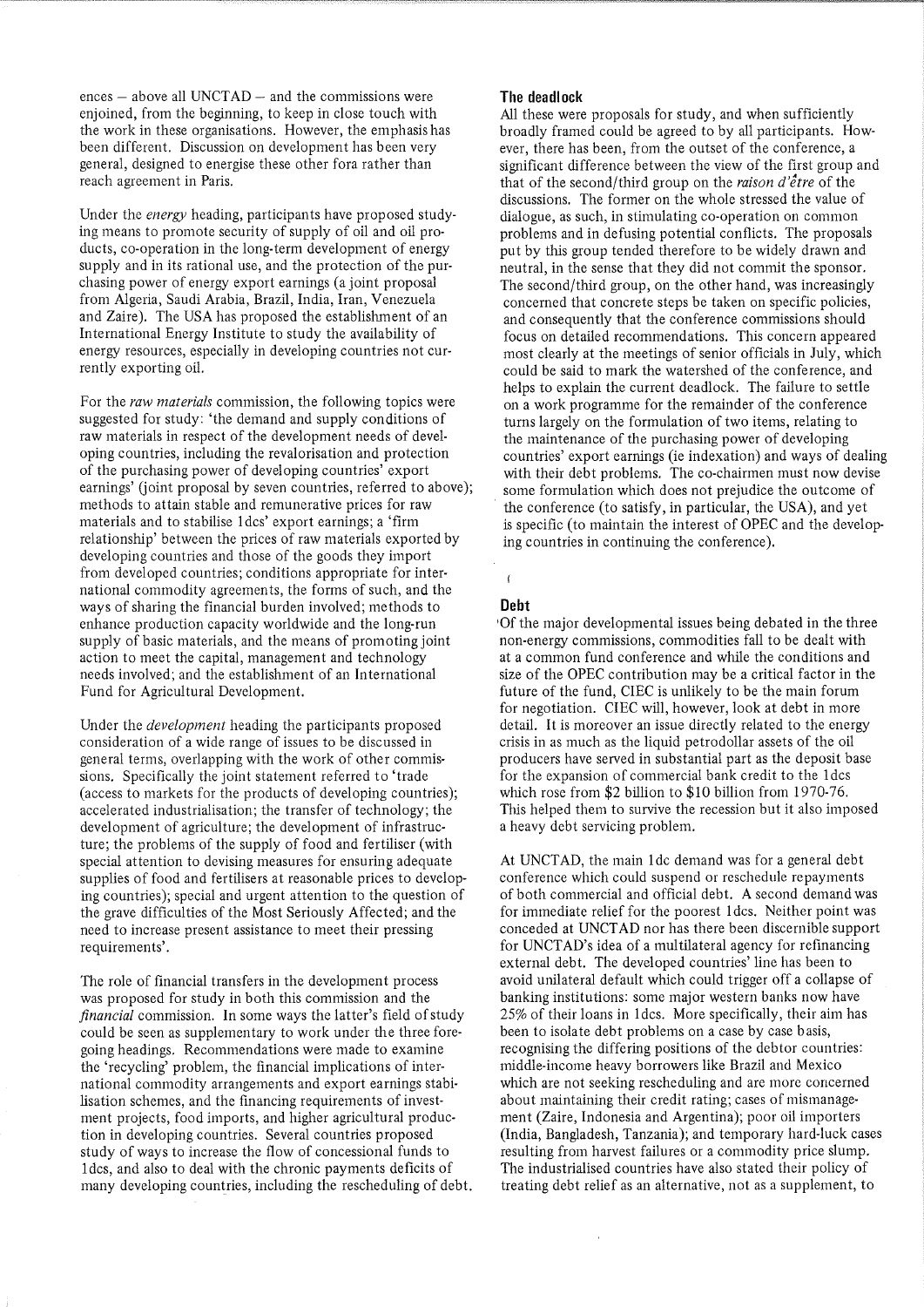present concessional aid flows, with the implication that the richer ldcs (which are most indebted) would benefit at the expense of the poorest from generalised debt relief. Given the wide disparities of interest between 1 dcs (and between them and the net creditor OPEC countries), it is difficult to see a general solution emerging.

#### Prospects for the CIEC

Some formula will no doubt be found to keep the conference functioning and for work to be resumed in the commissions. While it is too soon to prejudge the success of the CIEC, however defined, and to indicate what if anything might succeed it, some interim judgement can be passed, bearing in mind its once-and-for-all character and its dependence on developments in other bodies.

First, on energy, the need for a multilateral consumerproducer dialogue has been supplanted effectively by a bilateral dialogue between Saudi Arabia and the United States. The recognition by Saudi Arabia of the need to moderate OPEC pricing policy in the interests of political and economic stability in the western oil consumers, combined with its uniquely powerful role within OPEC, have together removed much of the element of confrontation in oil consumer/ producer relations. For their part, the industrialised oil consumers (especially the future producers like Britain), have tacitly accepted the need to prevent a fall in oil prices. In a recent change of direction, the United States Government has, apparently, acknowledged the inevitability of an oil price rise at the next OPEC meeting at Doha (Qatar) to compensate for the rising cost of OPEC imports. In the interests of protecting the value of investments in oil exploration and oil substitutes, one could even say that the major consumers are moving towards implicitly conceding the argument for preserving the real price of oil. It is likely however that CIEC could serve as the basis for on-going consumer/producer talks as well as for institutional cooperation possibly through the proposed International Energy Institute.

Second, the developmental issues being debated in the three non-energy commissions will ultimately be decided in the appropriate international negotiations; UNCTAD, GATT, the proposed common fund conference and others. What CIEC achieves will be measured by the extent to which it injects any greater sense of urgency, deriving from the fact of a more prominent and visible role by OPEC in CIEC than at UNCTAD. It is as yet far from clear whether the major

OPEC 'low absorbers', Saudi Arabia and the Gulf States, which cannot spend their oil reserves except in the long term, and which have the muscle to bring pressure to bear on behalf of the poorer ldcs, have the inclination to do so. It was necessary in 1974 and 1975 to prevent the political isolation of OPEC, and of the Arab states in particular, and this has been achieved in CIEC by their support for Third World proposals and more concretely by aid programmes (but not by differential pricing as the poorer oil importers demanded). Those oil producers which argued most forcefully for measures to link the cause of the developing countries in general to that of OPEC (eg Algeria, Iran and Venezuela) are now beginning to experience balance-ofpayments difficulty themselves, and have less bargaining power within OPEC. Moreover the 'low absorbers' happen to be most closely attuned to United States thinking in general, and seem at present unlikely to use their bargaining powers to achieve major concessions for the Third World, when this is peripheral to their own interests (relative to, say, preserving the solidarity of OPEC, or achieving political objectives in the Arab/Israeli dispute).

Within these limits, CIEC has some continuing intrinsic interest for all three groups of participants. For the *Third World* it is another opportunity to reiterate demands for a major redistribution of resources from the developed economies. Close association with the oil producers, at least superficially, strengthens its bargaining position. The poorer ldcs, however, run the serious risk that the end result of the dialogue will be a tacit consensus on oil prices between OPEC and the developed, which they will pay for in continuing high oil prices, but with little of substance conceded on debt, commodities or further aid. For the *developed countries*  CIEC has been, so far, less traumatic than UNCTAD, though this may reflect the largely methodological character of discussions hitherto. CIEC is seen by the developed as continuing evidence of their willingness to engage in a 'dialogue' but in a less confrontational and more businesslike (because smaller) gathering than UNCTAD. The *oil producers* have an enduring, if now less urgent, need to submerge the issue of OPEC in the general case for improved commodity prices. This community of interest, albeit a limited one, should permit CIEC to proceed through to the Ministerial Conference in December.

August 1976